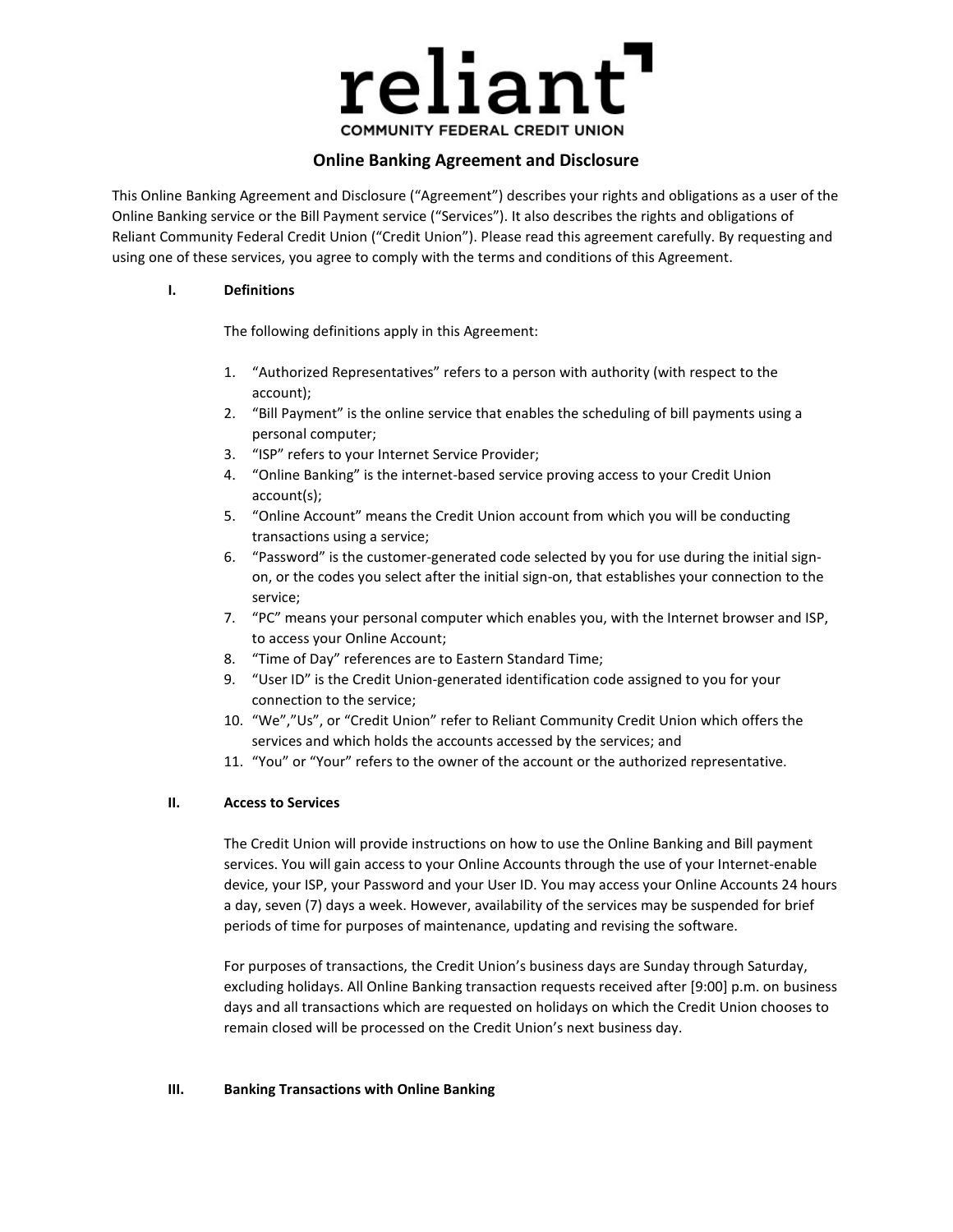A. Transfer of Funds. In addition to viewing account information, you may use Online Banking to conduct the transfer of funds. You may make one-time transfers or schedule future or recurring transfers such as transfers to make loan payments. You may transfer funds among your checking accounts, savings accounts and money market accounts.

NOTE: Because regulations require the Credit Union to limit preauthorized transfers (including Online Banking transfers), the following limitations apply:

- Daily Money Account. You can make no more than [six (6)] transfers per statement period by preauthorized or automatic transfer or by telephone or Online Banking. *Please note*: if there are not sufficient funds in the account, we cannot complete this transfer. However, future recurring transfers will not be impacted.
- B. Additional Services. New services may be introduced for Online Banking from time to time. The Credit Union will notify you of the existence of these new services. By using these services when they become available, you agree to be bound by the rules that will be made to you concerning these services.

#### **IV. Schedule of Fees**

The Credit Union offers the benefits and convenience of the Online Banking service to you for free.

#### **V. Statements**

You will continue to receive your regular account statement either monthly or quarterly, depending on the type of account.

#### **VI. Use of Your Security Password**

You are responsible for keeping your password and Online Account information confidential. In order to protect yourself against fraud, you should adhere to the following guidelines:

- Do not give out your account information, password or User ID;
- Do not leave your PC unattended while you are in the Credit Union's Online Banking Site;
- Never leave your account information within range of others; and
- Do not send privileged account information (account number, password, etc.) in any public or general e-mail system.

If you believe your password has been lost or stolen, or if you suspect any fraudulent activity on your account, call the Credit Union immediately 800-724-9282 during normal business hours. Telephoning the Credit Union is the best way of minimizing your losses and liability. (See; Section XII)

If you believe your password had been lost or stolen, please use the password change feature within the Online Banking section of the web site to change your password.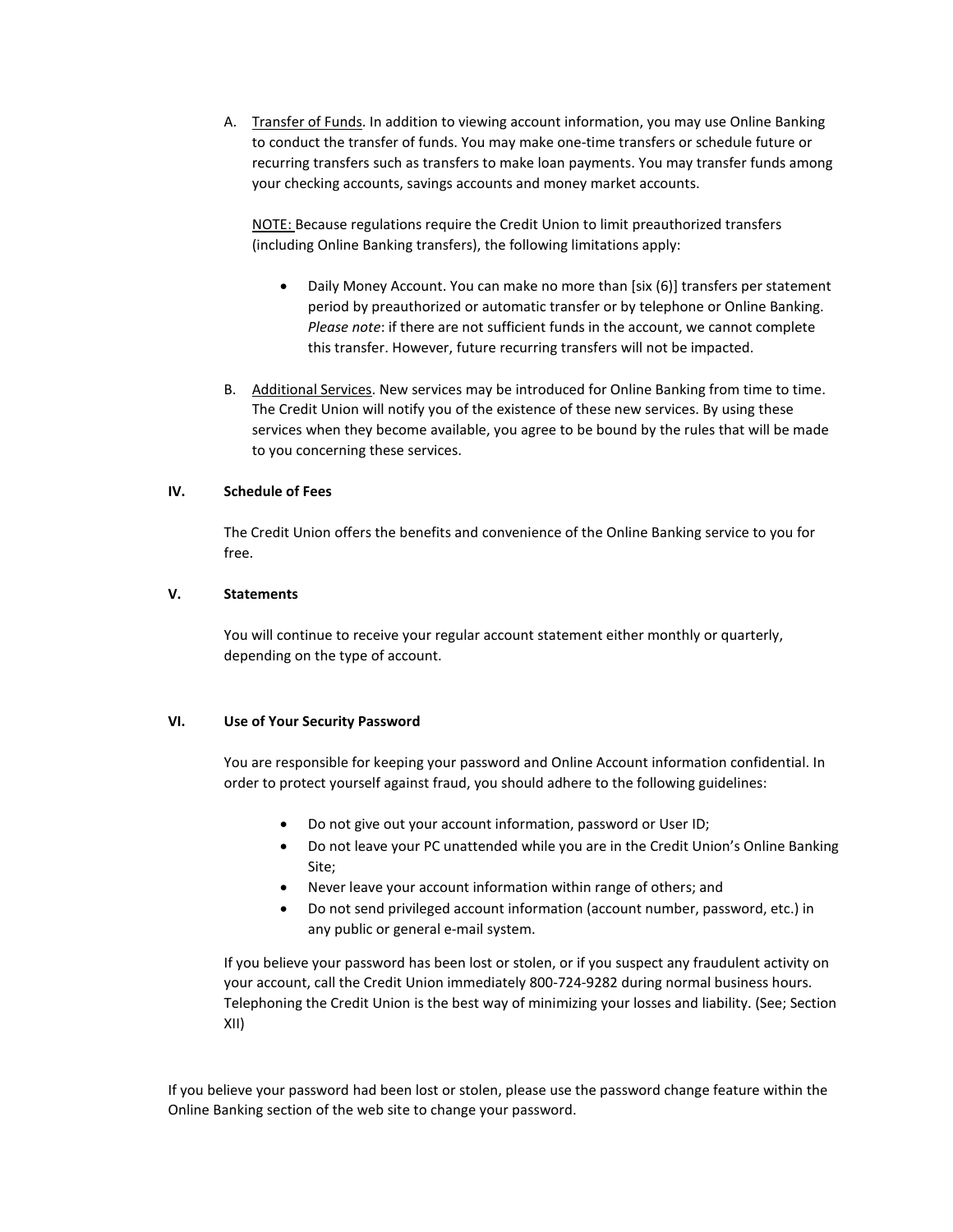## **VII. Electronic Mail (E-mail)**

If you send the Credit Union an e-mail message, the Credit Union will be deemed to have received it on the following business day. You should not rely on e-mail if you need to report an unauthorized transaction from one of your accounts or if you need to stop a payment that is scheduled to occur.

• **NOTE:** E-mail transmissions outside of the Online Banking site are not secure. We advise you not to send us or ask for sensitive information such as account numbers, passwords, account information, etc. via any general or public e-mail system. If you wish to contact us electronically, please use the Guest Book provided in our online banking site or use the secure "Contact Us" section on Reliant's website at reliantcu.com. You can use either of these methods to contact the credit union electronically regarding inquiries about, an electronic funds transfer error resolution, reporting unauthorized transactions, or contacting the credit union regarding other concerns of a confidential nature.

#### **VIII. Business Accounts**

If you are a business, any authorized user of your business is authorized on such terms, conditions, and agreements as we may require to:

- Enter into this agreement, as amended from time to time;
- Access each account of yours in any manner and for any purpose available through the service, whether now available or available at some time in the future; and
- Use any online banking service in any manner and for any purpose available through the service, whether now available or available at some time in the future.

#### **IX. Term and Termination**

- A. Term. This agreement will become effective on the effective date and shall remain in full force and effect until termination in accordance with the following provisions.
- B. Termination for Cause. We may immediately terminate your electronic banking privileges (including the bill payment service) without notice to you under the following circumstances:
	- 1. You do not pay any fee required by this agreement when due or
	- 2. You do not comply with the agreement governing your deposit or loan accounts or your accounts are not maintained in good standing.

We will promptly notify you if we terminate this agreements or your use of the services for any other reason.

C. Termination for Convenience. To terminate this agreement, you must notify the Credit Union and provide your name, address, the services you are discontinuing, and the termination date of the services. When bill payment is terminated, any prescheduled bill payments made through online banking will also be terminated. Your final charge for the bill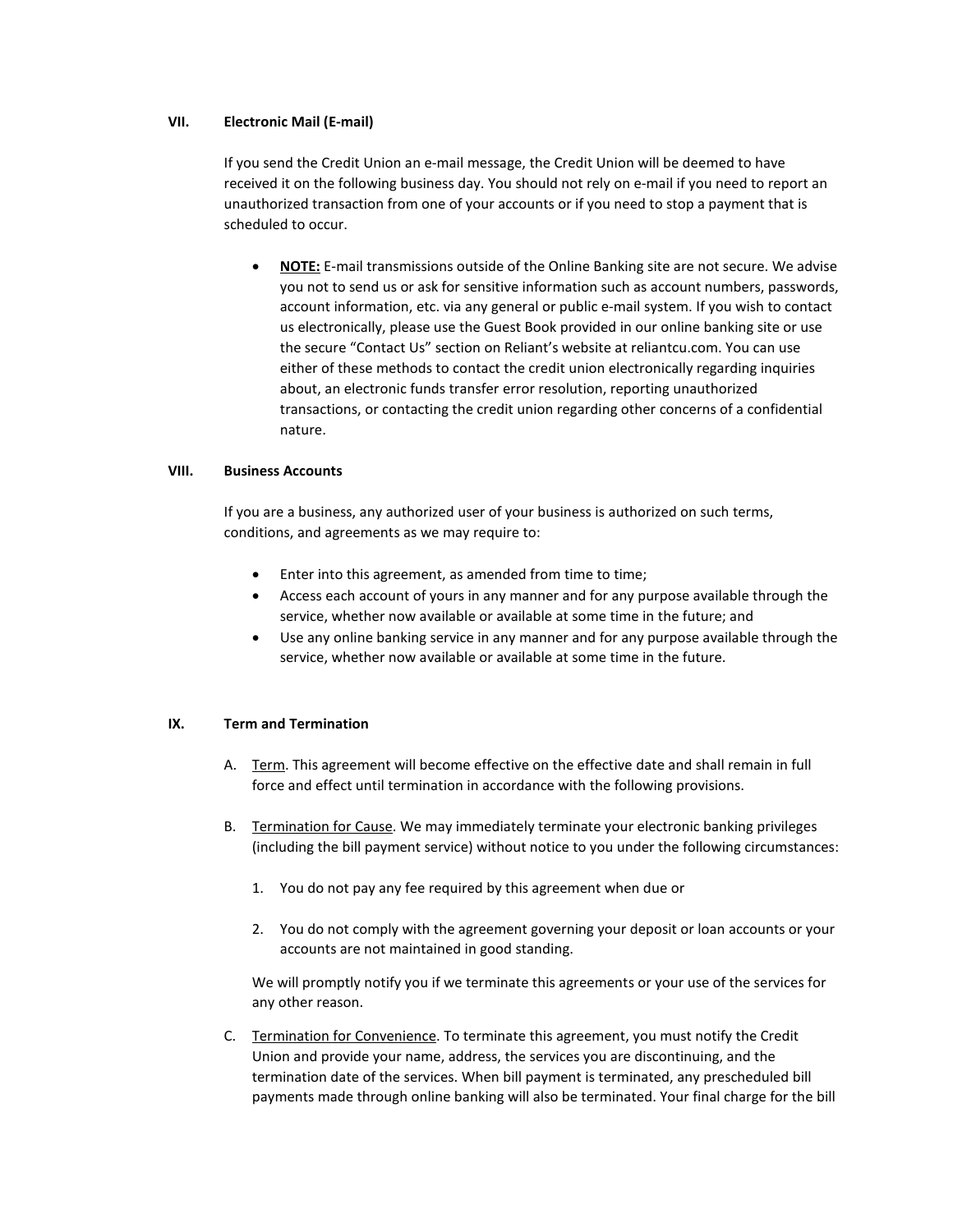payment service will be assessed at the end of your statements cycle. You mat notify the Credit Union by one of the following methods:

- By using, the "Contact Us" secure form on Reliant's website at reliantcu.com.
- By calling 800-724-9282
- By writing a letter and either sending it to the following address: Attention: Reliant Community Credit Union, 10 Benton Pl.; PO Box 40,Sodus NY 14551 or giving it to a member service representative at any of the Credit Union's locations.

Reliant may convert your account to inactive status if you do not sign on to the service or have any transaction scheduled through the service during any consecutive 90-day period. If your account is considered inactive, you must contact us to have the service activated before you will be able to schedule any transaction through the service.

## **X. Electronic fund Transfer Provisions for Consumers**

- A. Applicability. These provisions are only applicable to online electronic fund transfers (an "EFT") that credit or debit a consumer's checking, savings or other asset account and are subject to the Federal Reserve Board's Regulation E. when applicable, the Credit Union may rely on any exceptions to these provisions that are contained in Regulation E. All terms that are not defined in this agreement but which are defined in Regulation shall have the same meaning when used in this section.
- B. Your Liability. The following determines your liability for any unauthorized EFT or any series of related unauthorized EFTs:
	- 1. If you notify the Credit Union within two (2) business days after your password was lost or stolen, your liability will not exceed \$50.00 or the amount of the unauthorized EFTs that occur before notification, whichever is less.
	- 2. If you fail to notify the Credit Union within two (2) business days after your password was lost or stolen, your liability will not exceed the lesser of \$500.00or the total of:
		- \$50.00 or the amount of unauthorized EFTs that occur within the two (2) business days; and
		- The total of authorized EFTs which occur during the two (2) days before notification to the Credit Union, provided the Credit Union establishes that these EFTs would not have occurred had the Credit Union been notified within that two-day period.
	- 3. You must report an unauthorized EFT that appears on your periodic statement, no later than 60 days of transmittal of the statement to avoid liability for subsequent transfers; your liability will not exceed the amount of the unauthorized EFTs that occurred within the 60-day period. You may also be liable for the amounts as described in sections 1 and 2 above.
	- 4. If the report is made orally, we will require that you send the complaint or question in writing within 20 business days. We will notify you with the results of the investigation within 10 business days and will correct any error promptly. If more time is needed, however, we may take up to 45 days to investigate a complaint or question. If this occurs, we will credit your account within 10 business days for the amount you think is in error. This will allow you to use the money during the time it takes us to complete out investigation. If your complaint or question is not received in writing within 10 business days, we may not credit your account until the investigation is completed. If an alleged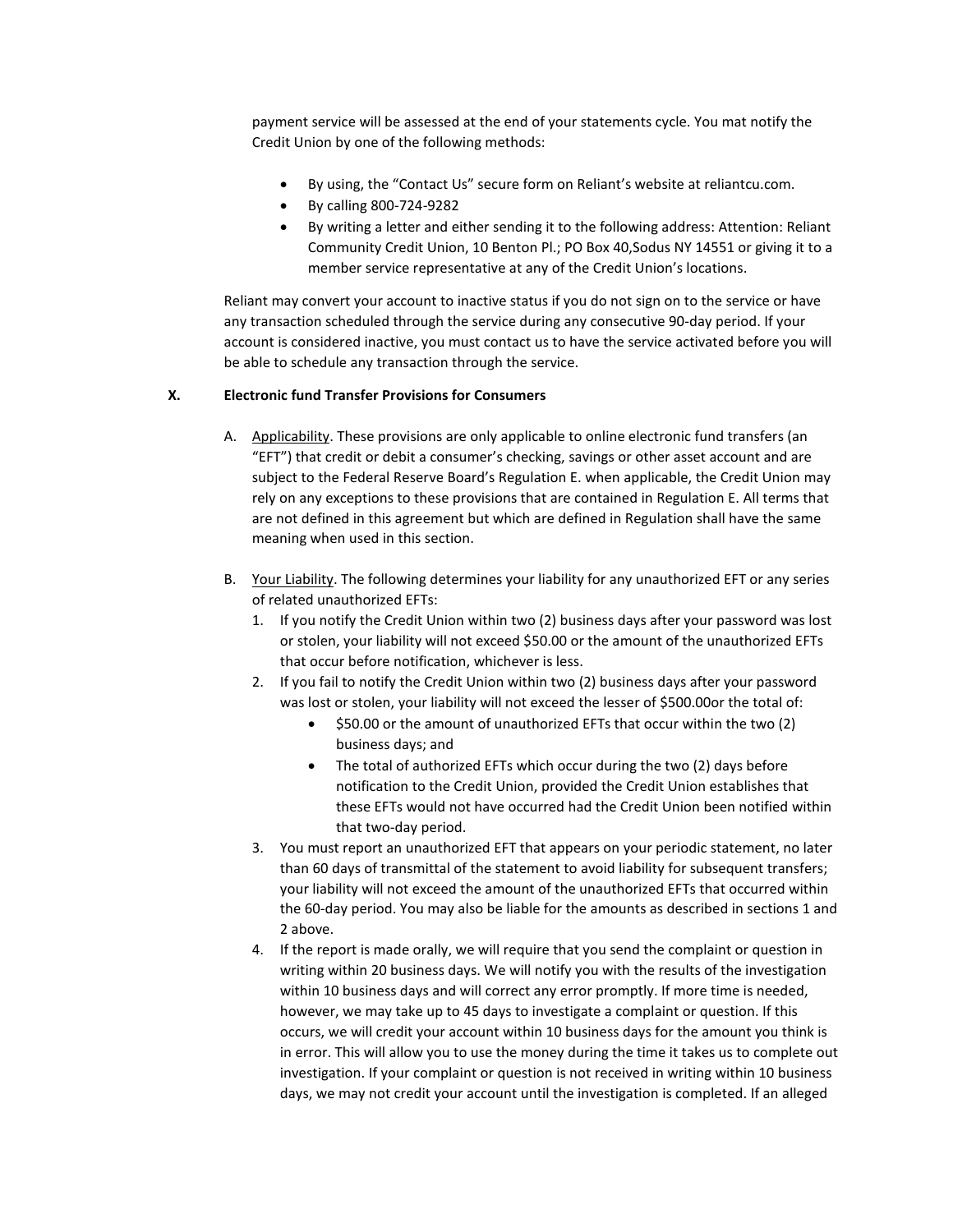error involves an electronic fund transfer outside a state or territory or possession of the United Stated, the applicable time periods for action by us are 20 business days (instead of 10) and 90 calendar days (instead of 45). If we determine that no error occurred, we will send you a written explanation within three business days after the investigation is complete. You may request copies of the documents that were used in the investigation.

- 5. You may notify the Credit Union by telephone, writing, or by email using the guest book provided in our online banking site. Notification by general e-mail to report an unauthorized transaction is not secure and therefore not advised.
- C. Telephone Numbers and Addresses. In case of errors or questions regarding an online banking or bill payment transaction, call 800-724-9282 or write us at: Attn: E-Banking Services, Reliant Community Federal Credit Union, 10 Benton Pl., BO Box 40, Sodus, NY 14551.

We must hear from you at the telephone number or address, listed above, no later than 60 days after we sent you the FIRST statement on which the problem or error appeared. We will need:

- 1. Your name and account number
- 2. A description of the error or the transfer in question and an explanation concerning why you believe it is an error or need more information
- 3. The dollar amount of the suspected error and date on which it occurred.

# **XI. Liability**

A. Our Liability. This section explains our liability to you only to the extent that nay other agreements, notices or disclosures have not separately disclosed our liability. In no event shall we be liable to you for failure to provide access to your online banking or bill payment service accounts. Unless otherwise required by applicable law, we are only responsible for performing the online banking and bill payment services as delineated in this agreement. We will be liable for the amount of any material losses or damages incurred by you and resulting directly from our gross negligence.

We will not be liable to you in the following instances:

- 1. If through no fault of the Credit Union, you do not have enough money in your account to make the transfer.
- 2. If circumstances beyond our control (such as fire, flood, power outage, equipment or technical failure or breakdown) prevents the transfer despite reasonable precautions that we have taken.
- 3. If there is a hold on your account, or if access to your account is blocked, in accordance with banking policy.
- 4. If your funds are subject to a legal proceeding or other encumbrance restricting the transfer.
- 5. If your transfer authorization terminates by operation of law.
- 6. If you believe someone has accessed your account without your permission and you fail to notify the Credit Union immediately.
- 7. If you have not properly followed the instructions on how to make a transfer included in this agreement.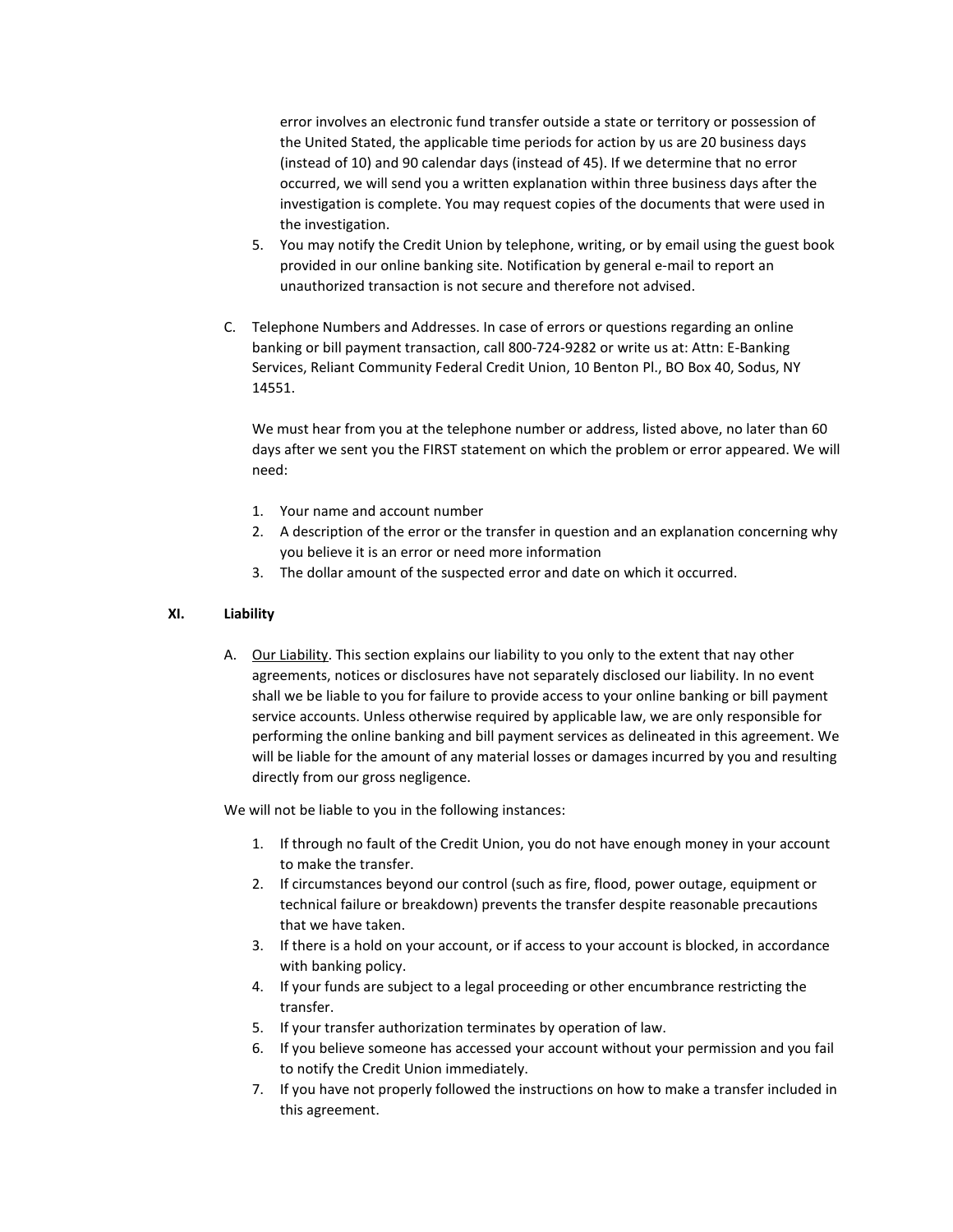- 8. If we have received incomplete or inaccurate information from you or a third party involving the account or transfer.
- 9. If we have a reasonable basis for believing that unauthorized use of your password or account has occurred or may be occurring or if you default under this agreement, the deposit account agreement, a credit agreement or any other agreement with us, or if we or you terminate this agreement.

IN NO EVENT SHALL WE HAVE ANY LIABILITY TO YOU OR ANY THIRD PARTY FOR ANY INDIRECT, SPECIAL OR CONSEQUENTIAL DAMAGES RESULTING FROM OR ARISING OUT OF THIS AGREEMENT.

- B. Indemnification. You agree to indemnify, defend and hold us, our affiliate companies, directors, officers, employees and agents harmless against any third party claim, demand, suit, action or other proceeding and any expenses related to an online banking or bill payment account.
- C. Third Parties. We are not liable for any loss or liability resulting from any failure of your equipment or software, or that of an internet browser provider such as Netscape (Netscape Navigator browser) or Microsoft (Microsoft Explorer browser), by any internet access provider, or by an online service provider. Nor will we be liable for any direct, indirect, special or consequential damages resulting from your access to our failure to access an online banking or bill payment account.
- D. Virus Protection. The Credit Union is not responsible for any electronic virus or viruses that you may encounter. We suggest that you routinely scan your PC using a virus protection product. An undetected virus may corrupt and destroy your programs, files, and your hardware.

## **XII. General Terms and Conditions**

- A. Credit Union Agreements. In addition to this agreement, you and the Credit Union agree to be bound by and comply with the requirements of the agreements applicable to each of your online accounts. Your use of the online banking service or the bill payment service is your acknowledgment that you have received these agreements and intend to be bound by them. You should review other disclosures including the charges that may be imposed for electronic funds transfers or the right to make transfers listed in the fee schedules accompanying those disclosures and the fee schedule contained in this agreement. We will automatically deduct the fees related to this service from your bill payment account each month.
- B. Changes and Modifications. The Credit Union may modify the terms and conditions applicable to the services from time to time. We may send any notice to you via e-mail and you will have to be deemed to have receive it three days after it is sent. The revised terms and conditions shall be effective at the earliest date allowed by applicable law. We reserve the right to terminate this agreement and your use of the service in whole or in part at any time without prior notice.
- C. Assignment. We may assign this agreement to an affiliate of the Credit Union or any successor in interest in the event of a merger, reorganization, change of control, acquisition or sale of all or substantially all assets of the business to which this agreement is related without the other party's prior written consent.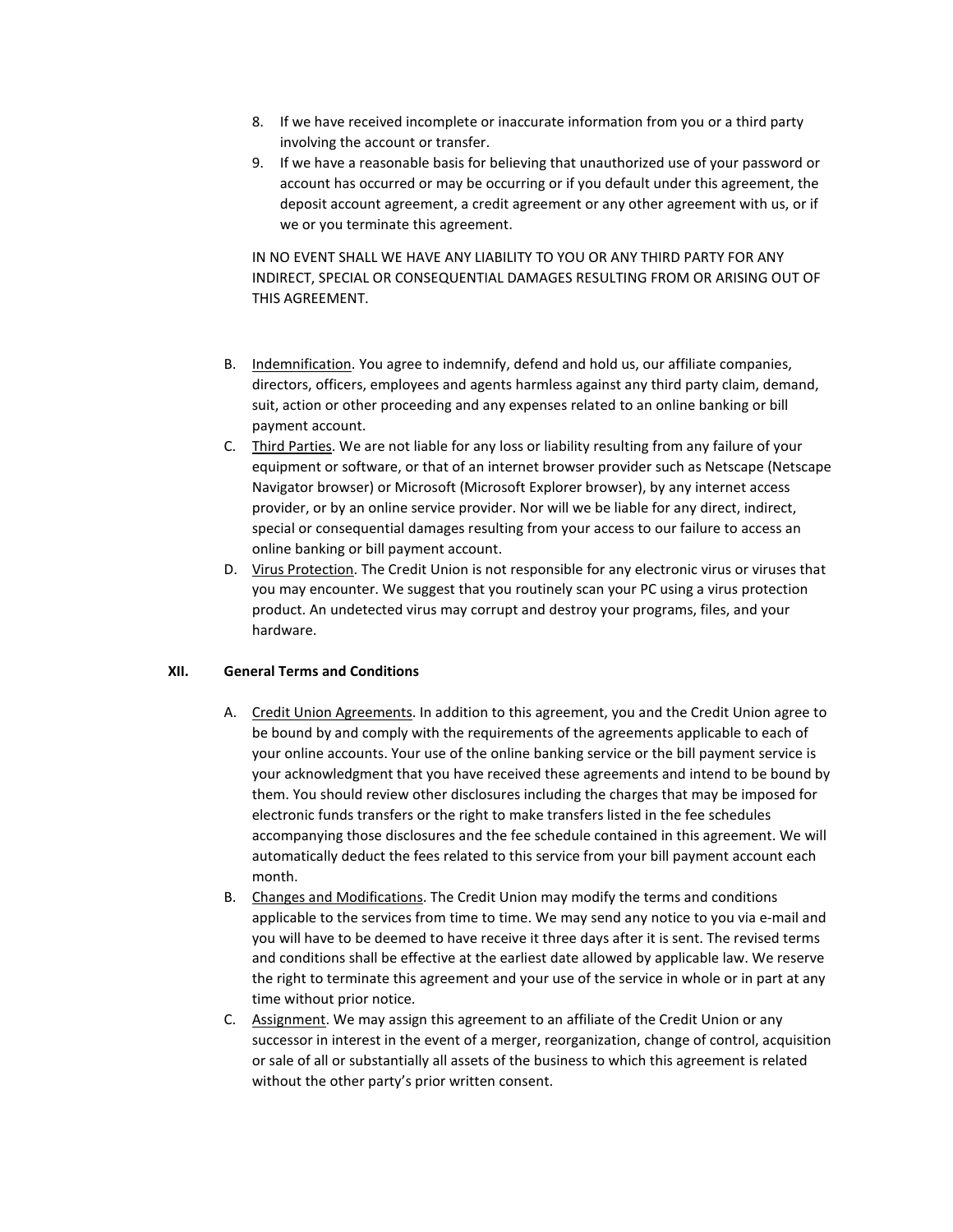- D. Notices. Unless otherwise required by applicable law, any notice or written communication given pursuant to this agreement may be sent to you electronically.
- E. Disclosure of Information. We will only disclose information to third parties about your account or transfers you make under the following circumstances:
	- Where it is necessary for the provision of online banking and for completing transfers;
	- In order to verify the existence and condition of your account for a third party, such as a credit bureau or merchant;
	- In order to comply with government of court orders, or other reporting requirements;
	- If you give us your permission;
	- To the Credit Union affiliated companies.
- F. Governing Law. This agreement is governed by the laws of the State of New York and applicable federal law.

## **Electronic Disclosure Consent (when applicable)**

You agree that the Credit Union may provide in an electronic format all disclosures, notices, communications, terms, and conditions and amendments thereof related to the services. Disclosures that the Credit Union may provide in an electronic format include, but are not limited to: account statements, account disclosures, changes in account terms, notice of fee changes, and privacy notices.

## **A. How to Obtain Electronic Disclosures (E-Disclosures)**

The Credit Union will always post the most current online banking and bill pay agreements on our website or within our online banking service. If any amendments to these agreements would have an adverse effect upon our members, we will provide at least 30 days notice prior to the affected changes.

We may also send our members an email or secured message through our online banking service that tells you where disclosures and/or account statements can be viewed on our website. We may also send certain disclosures or notices as an email or message attachment.

You may download or print electronic notices and disclosures from your computer if you have the hardware and software described below. You can also save copies to your hard drive or other media for viewing and printing at a later time.

If you need help printing or if you need a paper copy or any notice or disclosure, please contact us at 800-724-9282 during regular business hours. Additional charges for paper copies may apply. Please see the account fee disclosure.

## **B. System and Equipment Requirements**